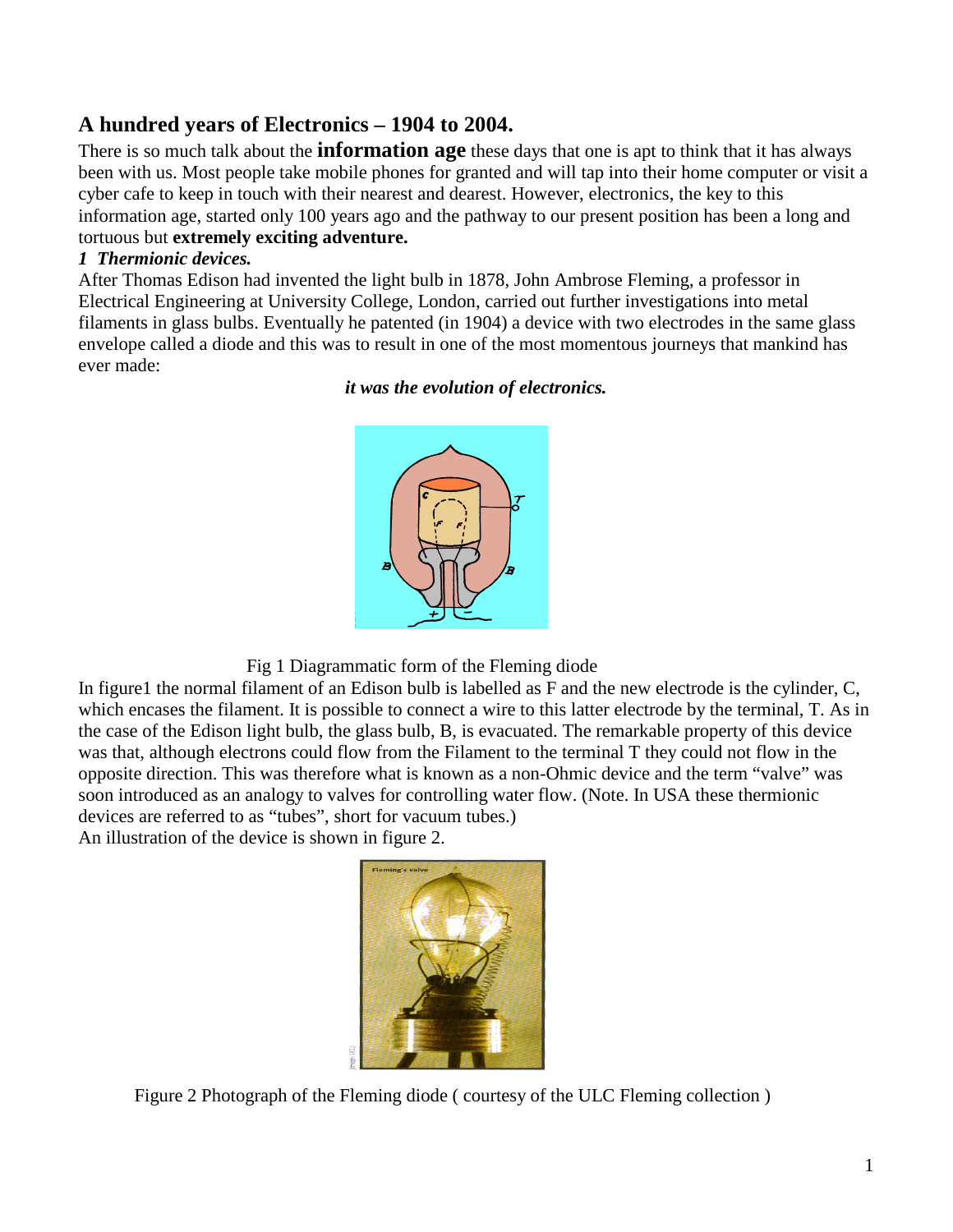So, why was this fairly primitive device such a timely arrival into the 20-century?

In 1896, Marconi first demonstrated the transmission and detection of radio waves as a means of communication without wires, i.e. "wireless". The weak link in his system was the, so called, coherer which had to detect minute electrical signals. Now, the Fleming diode was perfectly suited to detecting oscillating signals such as those of a radio signal. The positive part of the wave flows across the device and the negative part doesn't ( one can imagine a sine wave with the negative portions chopped off) and thus the ensuing direct output could readily be detected with sensitive galvanometers. With this increase in sensitivity the distance of wireless communication was vastly increased and the communications era was born.

It was not long after Fleming had constructed the diode that a third electrode was added to the valve and this produced the so called triode (Lee de Forest, 1906 ). This device was very versatile in that it could amplify electrical signals and so became the work-horse of early electronics. Later refinements give rise to the tetrode, three electrodes and the filament ( Hull 1919) and yet later the pentode (Jobst and Telegen 1926).

It is fair to say that in the late 1950's, i.e. more than half way through the 100 year period, the valve reigned supreme. There had been massive developments of electronic components during the World War II years and quality sound reproduction, radio, and TV was enjoyed by most of the population in the postwar years. In addition, the vast array of instrumentation that accompanied these developments put electronics at the forefront of both industry and commerce.

An illustration of a quality stereo amplifier from the late 50's is given in figure 3:



Figure 3 A stereo amplifier with valves mounted on an aluminium chassis

Despite the many successes of thermionic valves there was one field of studies where problems were arising. In the construction of digital computers a prodigious number of valves were necessary to provide storage and data manipulation. The ENIAC computer (initials stand for *Electronic Numerical Integrator and Calculator* and the computer was unveiled in USA in 1946) used 18,000 valves and these valves failed at a rate of approximately one every 10 minutes making successful operation somewhat intermittent. The Mark I computer developed by the Ferranti Company in UK had similar problems so the development of such computers into a Home Computer was a distant dream.

To pick up the story of computer development it is necessary to retrace our steps to the turn of the century once more.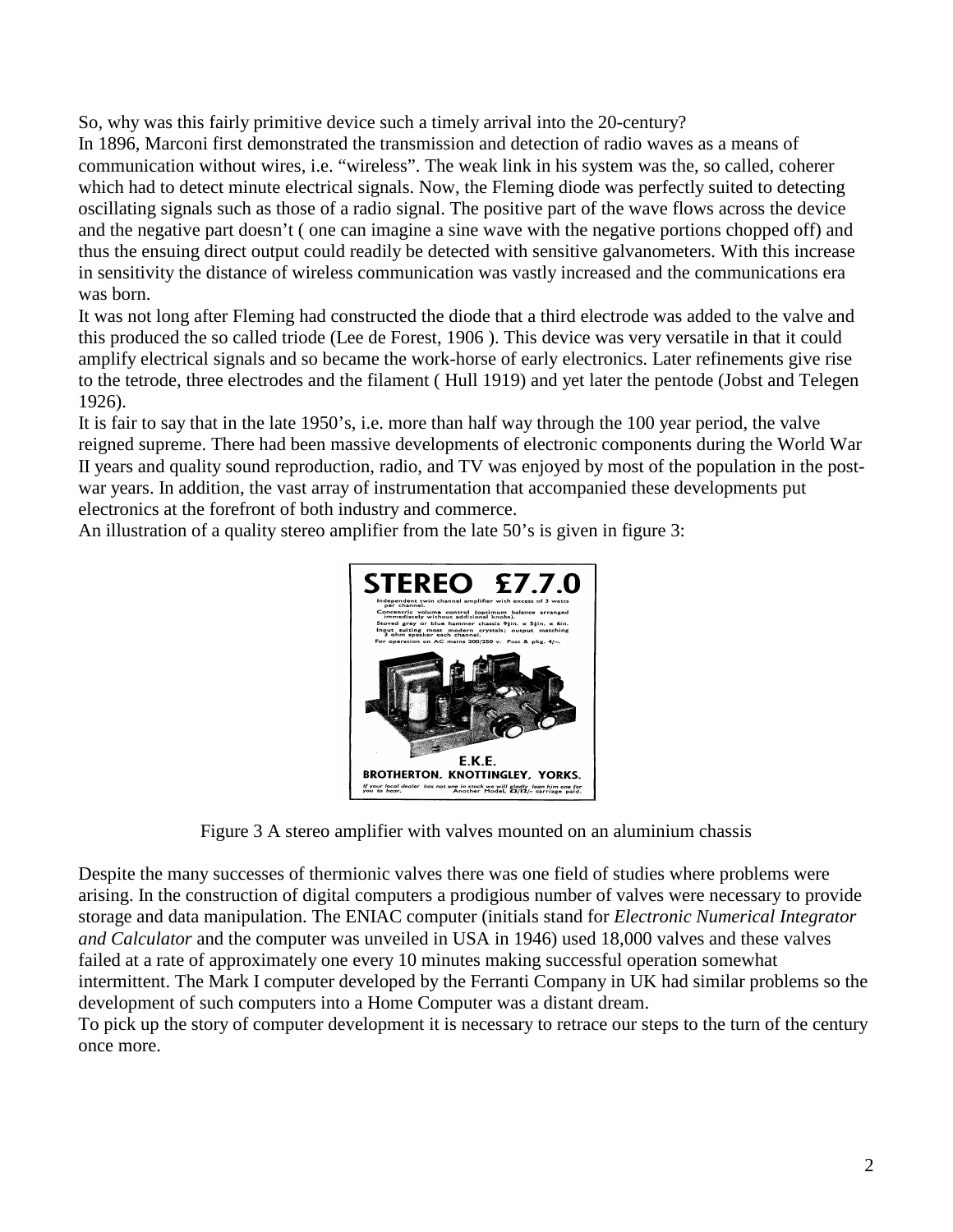#### *2 Discrete solid-state devices.*

In the early days of broadcasting a point metal contact pressed onto a semiconductor crystal, lead sulphide, was used as a detector for wireless waves. A fine wire was required to make the metal contact and it was likened to a "cat's whisker" so a cat's whisker radio was a gadget to be had at the time. The crystal detector was more sensitive then the coherer but much less reliable and, therefore, when the Fleming diode became available this detector ( and the coherer) was replaced by the thermionic diode. Whereas the basic theory of electron flow in evacuated valves was well understood at the turn of the 20<sup>th</sup> century, there was no adequate theory to show how electrons moved in solids and, in particular, semiconductors. Thus the cat's whisker diode development could not proceed with confidence and, in retrospect, it has meant that a large part of the 100 years of electronics has been devoted to the technology of valves which is largely irrelevant in modern day electronics.

Eventually, the Quantum Theory of solids was developed in the 1930's and this now opened the route to the development of what is known as solid-state electronics. The point contact transistor was announced to the world by Bardeen and Brattain in 1947 and is shown in figure 4:



Figure 4 Diagram of a point contact transistor

An illustration of the above device is given in figure 5;



Figure 5 Photograph of the first point contact transistor (Property of AT&T Archives. Reprinted ` with permission of AT&T)

The two critical points about the transistor were (a) that *it was light and robust* and that it did not require a heated filament to produce electrons and therefore (b) *it consumed much less power* then valves. The point contact device, shown above, was a little reminiscent of the cat's whisker diode and was not 100% reliable. However, the technology of diffusing impurity atoms into semiconductors was soon developed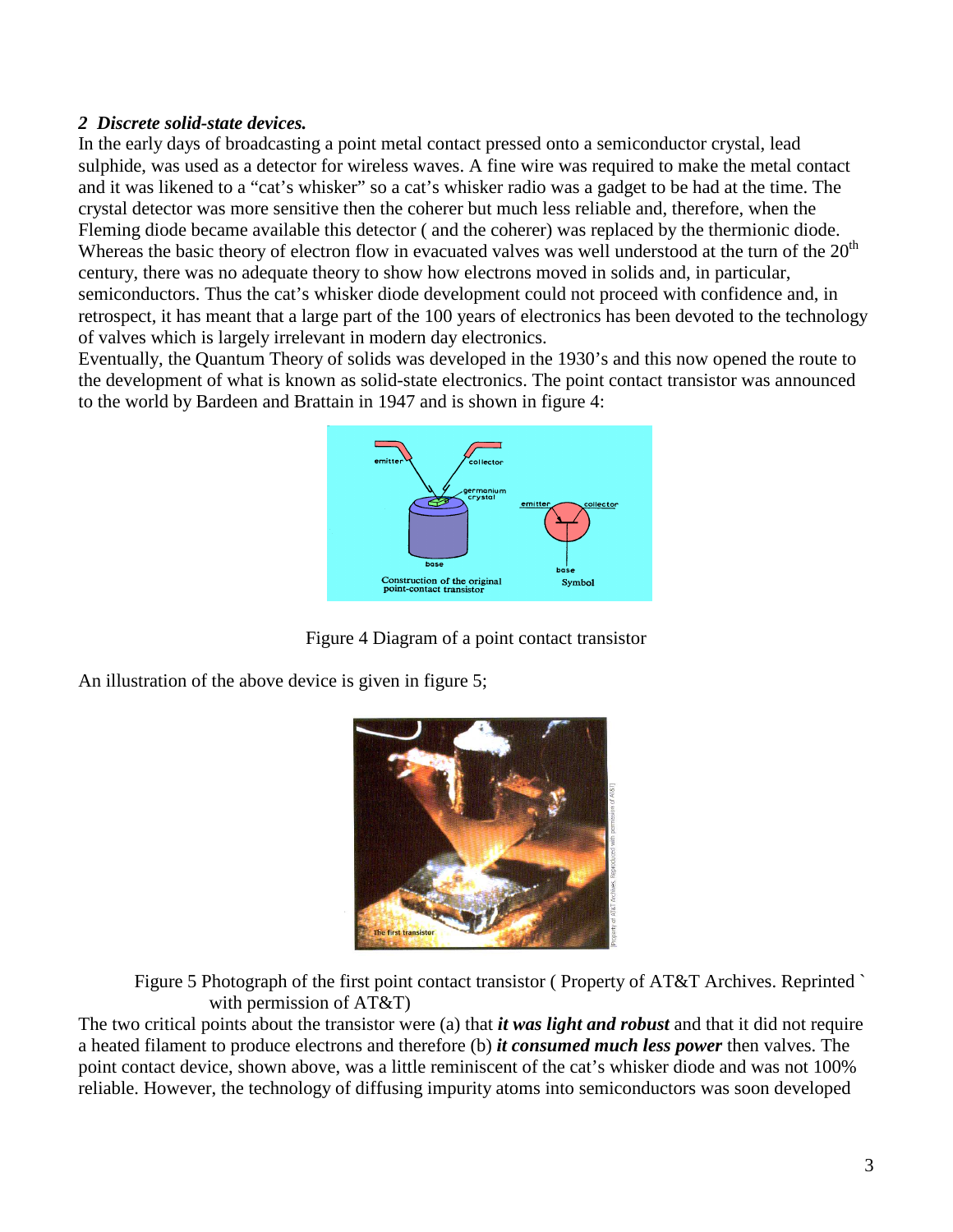and a third advantage could be added to characterise transistors –(c) *they offered reliability*. Planar diffusion processes, in which diffusion occurs at only one surface, helped to create many different forms of the transistor.

( Incidentally, transistor circuits operate with low voltage supplies~ 5 to10V compared the valve circuits which require  $\sim$ 150 to 250V).

Using many of the design ideas introduced in the valve days, transistor circuits using discrete components (i.e. single resistors, capacitors, diodes, transistors, etc ) developed at a rapid pace and, radio receivers, once bulky and heavy, could be manufactured as lightweight portable items. This dramatic reduction in weight was partly due to the compactness of the circuit layout on printed circuit board (for more details see www.methodbook.net/electronics ) as compared to the aluminium "chassis". This latter type of construction is illustrated in figure 3 with valves being secured in a large aluminium base of the stereo amplifier. Battery weight was also a large saving in that the low power requirement of a transistor circuit, typically a few milliwatts, could be supplied by, say, four size AA, 1.5 Volt batteries.

### *3 Integrated circuits.*

In little more than ten years after the transistor had been announced, Kilby (1959) filed a patent for the production of integrated circuits ( IC's). In much the same way as the jet engine revolutionised aviation, *that successful laboratory demonstration of an IC by Jack St Claire Kilby on 12th September 1958 was to change electronics for ever*. Using the planar process, all manner of components (diodes, resistors, transistors, etc) could be fabricated adjacent to each other on the same piece of semiconductor with masks to define the areas to be diffused. Then, by interconnection through a metallization procedure, a complete circuit could be fabricated on a semiconductor wafer. Thus, the laborious connection of thousands of discrete components by soldering, with its attendant lack of reliability, was carried out by a machine and relatively few connections were left to be made on a PCB. So, after Kilby, any limitations to the complexity of electronic circuits was largely due to constraints of imagination rather than to those of technology.

A typical wafer containing IC's is shown in figure 6 and an account of early developments of IC technology is given at www.orc.soton.ac.uk/about/earlydays/sims.php )



Figure 6 Many integrated circuits (IC's) fabricated on a silicon wafer.(Courtesy of Ferranti Co)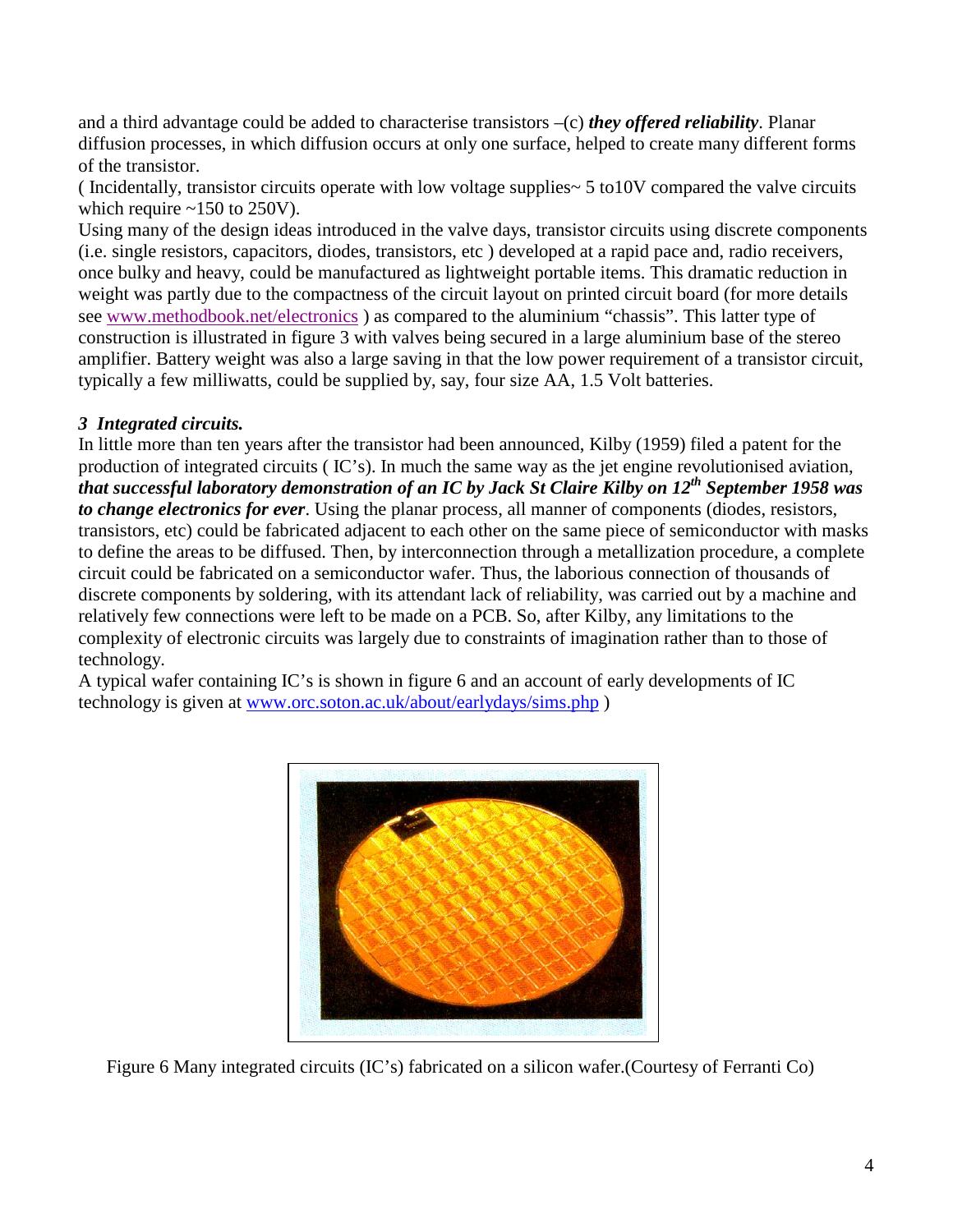Each small element on the semiconductor slice (usually silicon – hence the term silicon chip) is a complete circuit and after cutting and mounting on a suitable terminal base is ready for use. The dramatic size reduction, which accompanied transistor circuits, was dwarfed by the IC revolution and whole instruments were reduced to a single chip. For instance, the author used a 10 MHz frequency counter ( Marconi Type TF1345 ), which was a product from the "valve days", and the complete functionality of this Marconi instrument was replaced by a 28 pin counter chip, type IC 7216 from Intersil. At this time the so called Large Scale Integration was rapidly giving way to Very Large Scale Integration and, as geometrical sizes of components on the chip were reduced, the speed of operation of the chip was increasing and all at a lower cost!

In the early days of IC development it was noted by Gordon E. Moore, director at Fairchild Incorporated, that the complexity of IC's doubled every year. His predictions, now blessed with the name Moore's Law, has proved to be remarkably correct over the decades which have followed.

So, electronics in its integrated form was now in fast forward mode and all branches of the subject were to benefit from this rapidly changing technology. In particular, the manufacture of computers made rapid advances. In 1960 the Minicomputer PDP1 was introduced by Digital Equipment Incorporated and it was to be followed rapidly by other PDP models. The PDP8 was the first minicomputer to sell for less than £10,000 and therefore a computer for the home was beginning to come into sight. The first microprocessor, which was basically a whole computer on a chip, (model number 4004), was

launched by Intel in 1969 and it is the microprocessor that has brought computers into our homes.

#### *4 Home Computing*

From the 1970's to the present date one has witnessed remarkable developments in electronics with scientific, military and commercial interests driving the industry forward. One cannot possibly describe all the facets of this huge industry or determine the extent to which the silicon chip has changed people's lives so only a brief examination will be made into one topic area, namely, that of home computers. (For more information about general electronics see:-

www.ieee.org/organizations/history\_center/milestones\_listhtml .

Perhaps the division of the above thirty-year period into decades will help in our telling of the home computer story.

The **1970's** were very much involved with developments of the microprocessor families. The Intel 4004 had a 4-bit instruction and data word length and therefore had limitations in data manipulation and memory addressing. By 1974 Intel had introduced the 8-bit processor 8008 but there were other companies in the semiconductor processing business; Fairchild, Texas, RCA, National Semiconductors, Zilog and Mostek who were all producing microprocessor chips. In the late1970's these chips were finding their way into computers, for example, Apple, TRS80, Commodore PET, Sinclair ZX80/81 and Acorn BBC computers to name but a few.

Features of the earlier transistor technology, such as small size, low power, good reliability, were translated to integrated circuit technology but advantages of low cost became evident, also. Since the fabrication of an IC chip is completely automated, very complex circuits could be produced at low cost provided the quality control of processing was of a suitable standard.

In the **1980's** IBM joined in the race. IBM, the world's largest computer company of the day, entered the desk top computer market in a somewhat half-hearted way, possibly, believing that it would be more of a